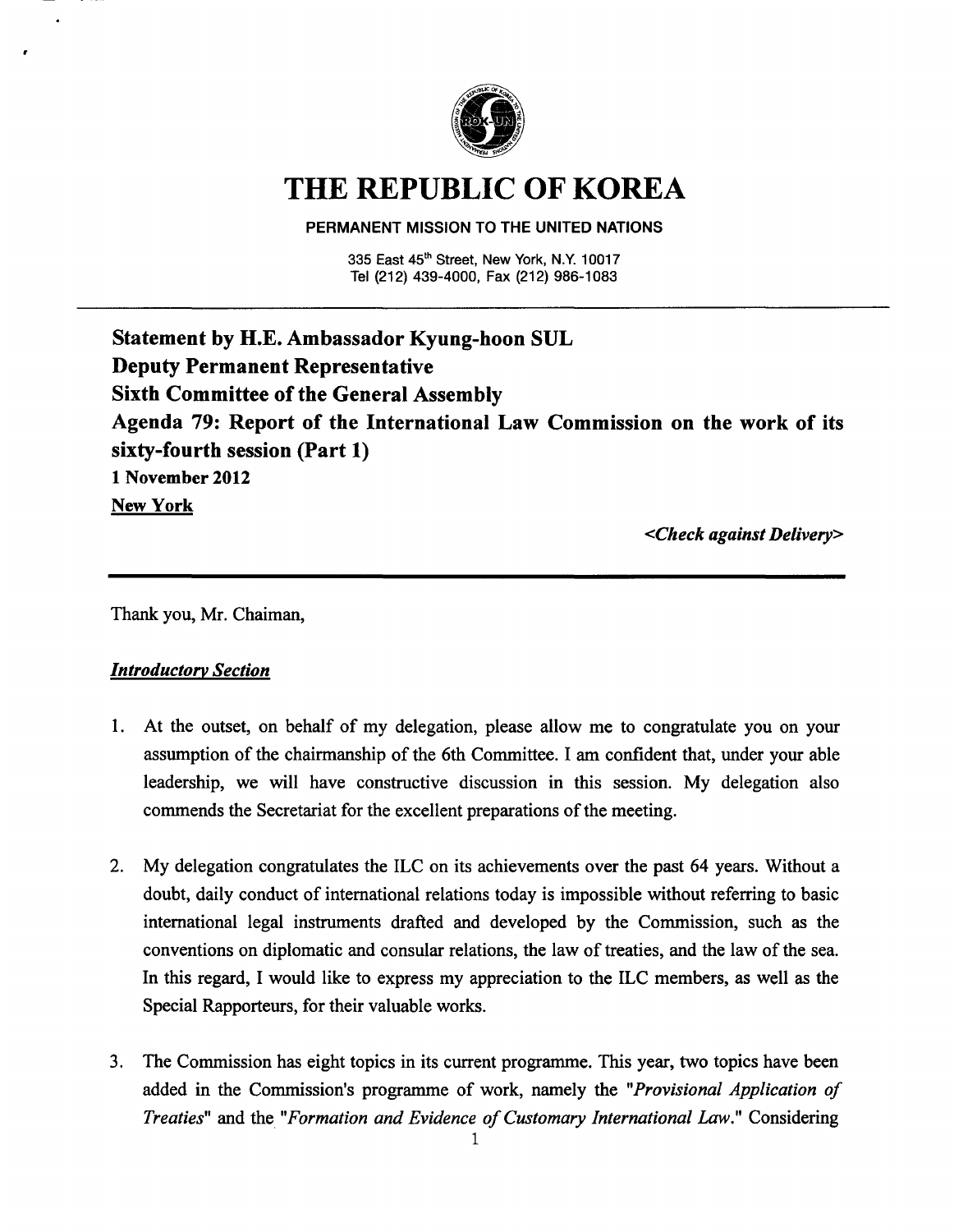8. In addition, we will submit our official comments on the draft articles to the Secretary-General by 1<sup>st</sup> January 2014, as decided at the 64th ILC session. We will continue to join the deliberations on this topic.

## *Protection of Persons in the Event of Disasters (Chapter V)*

#### Mr. Chairman,

- 9. With regards to the *"Protection of Persons in the Event of Disasters,"* let me first convey my deep appreciation to Special Rapporteur Mr. Valencia-Ospina and to the Commission for their excellent work on this subject. My delegation recognizes that this subject deserves intense discussion in light of the increasing frequency and intensity of natural disasters.
- 10. At this stage, my delegation would like to make a brief comment on Articles 13 and 14 respectively related to the *"Condition on the provision of external assistance,"* and the *"Facilitation of the provision of external assistance."* While these two articles are important from a practical point of view, the effective implementation of Articles 13 and 14 may not be ensured when a small State is victimized by an extraordinary catastrophe, and its system to cope with natural disasters is shut down. To avoid such an unfortunate situation, every State should prepare its domestic measures and legislation with emphasis on prevention before disasters occur.
- 11. Finally, my delegation is looking forward to the publication of the  $6<sup>th</sup>$  Report of the Special Rapporteur on Disaster Risk Reduction, which would address the issues of the prevention and mitigation of disasters. I believe that the report is particularly important in terms of its framework for the three stages of *"Protecting Persons in the Event of Disasters"--namely,*  prevention, reaction, and restoration.

#### *Conclusion*

12. In concluding, Mr. Chairman, let me reiterate that we are ready for an active exchange of views on these topics in this session.

Thank you for your attention.